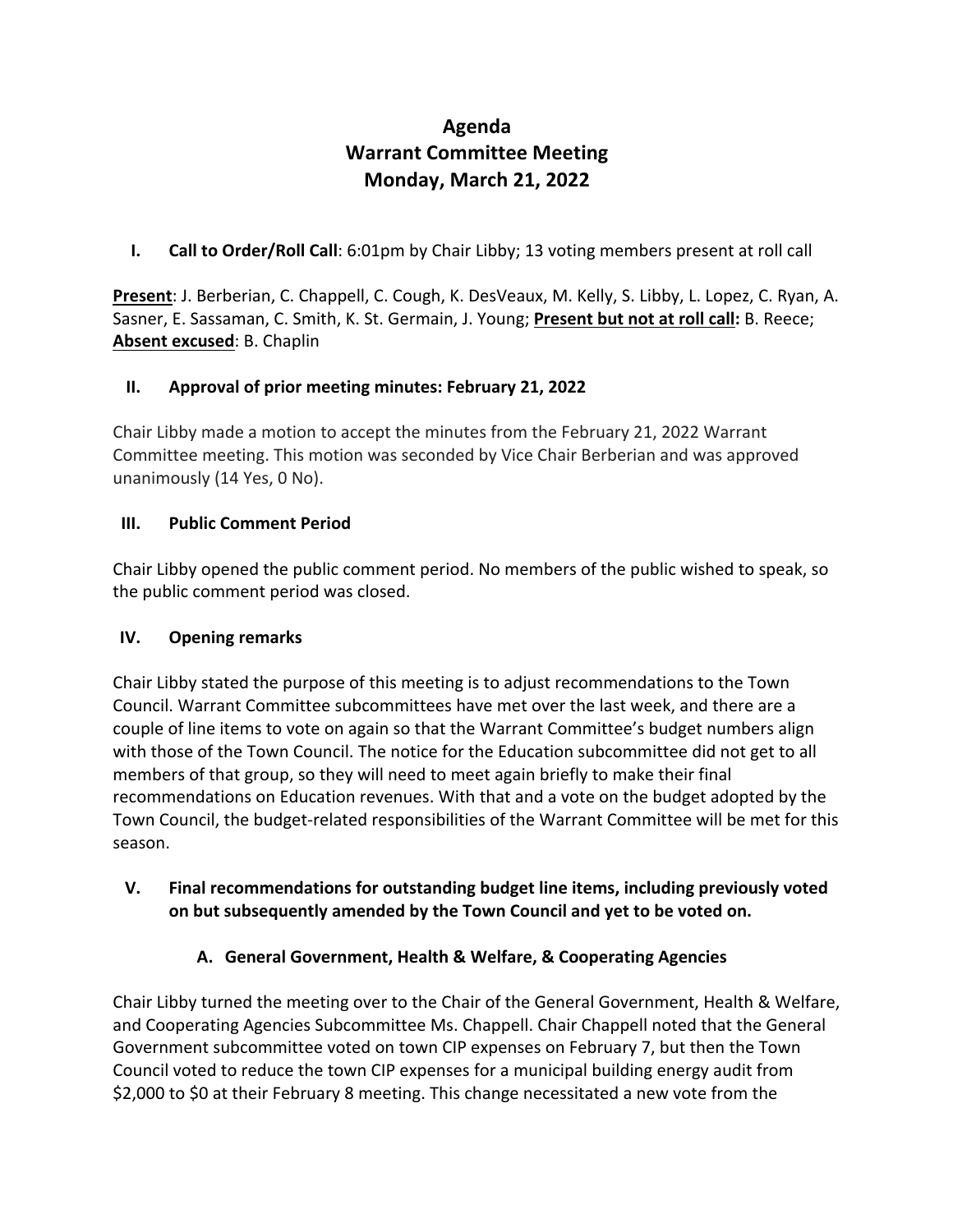General Government subcommittee. Chair Chappell moved and Chair Libby seconded a motion to recommend to the voters of Bar Harbor the amount of \$0 for Town CIP expenses line item 6136, municipal building energy audit.

*The motion passed unanimously (14 Yes, 0 No).*

# **B. Public Works, Recreation, Protections**

Chair Libby turned the meeting over to the Chair of the Public Works, Recreation, and Protections Subcommittee, Vice Chair Berberian. Chair Berberian noted that two items that had been previously voted on by the Public Works, Recreation, and Protections subcommittee that related to the cruise ship budget had been since changed by the Town Council. Chair Berberian moved and Mr. DesVeaux seconded a motion to recommend to the voters of Bar Harbor that the Passenger Service Fee increase to \$2.68 to reflect this year's 5.9% COLA adjustment. *The motion passed unanimously (14 Yes, 0 No).*

The second Town Council change was to increase the per passenger fee so that some additional Island Explorer routes planned in response to anticipated cruise ship use could be supported by passenger fees. Chair Berberian moved and Ms. Ryan seconded a motion to recommend to the voters of Bar Harbor a Port Development Fee increase of \$0.38 per passenger. *The motion passed unanimously (14 Yes, 0 No).*

## **VI. Vote on recently adopted Town Council budget to the voters of Bar Harbor**

Chair Libby noted that the Warrant Committee has brought its recommendations in line with the Town Council updates with the exception of the Education revenues. That will be voted on at a future meeting, and then there will be a vote by the full Warrant Committee on the Town Council's adopted budget as required in the Town Charter. Ms. St. Germain asked when Liz Graves would need to have our votes. Chair Libby answered that Liz will need these by April 15, but preferable by April 13. Ms. Chappell suggested pushing the Education revenue vote to the April 11 Warrant Committee meeting. Chair Libby agreed with this plan. Vice Chair Berberian asked whether when we vote on Education revenues if our budget would be different from the Town Council budget. Chair Libby responded that as it stands now, that is correct. The difference is that the Warrant Committee has approved a CIP expense of \$150,000, though the requested amount was \$250,000. Mr. Chaplin collected a list of school maintenance and repair projects that could be considered part of that CIP expenditure, but that failed to sway the Town Council. That means that the Town Council budget is the same as the Warrant Committee budget except for that single line. If that is not reconciled, then it goes to the floor of the Town Meeting and the voters will decide. Vice Chair Berberian asked if when the Warrant Committee votes on the budget if the vote would be on the Town Council budget or the Warrant Committee budget. Chair Libby responded that the motion would be to approve the Town Council budget except for that single line item. Vice Chair Berberian asked for clarification as to how a Warrant Committee member would vote if they were for or against the \$150,000 budget item. Chair Libby responded that historically the Town Council would give the Warrant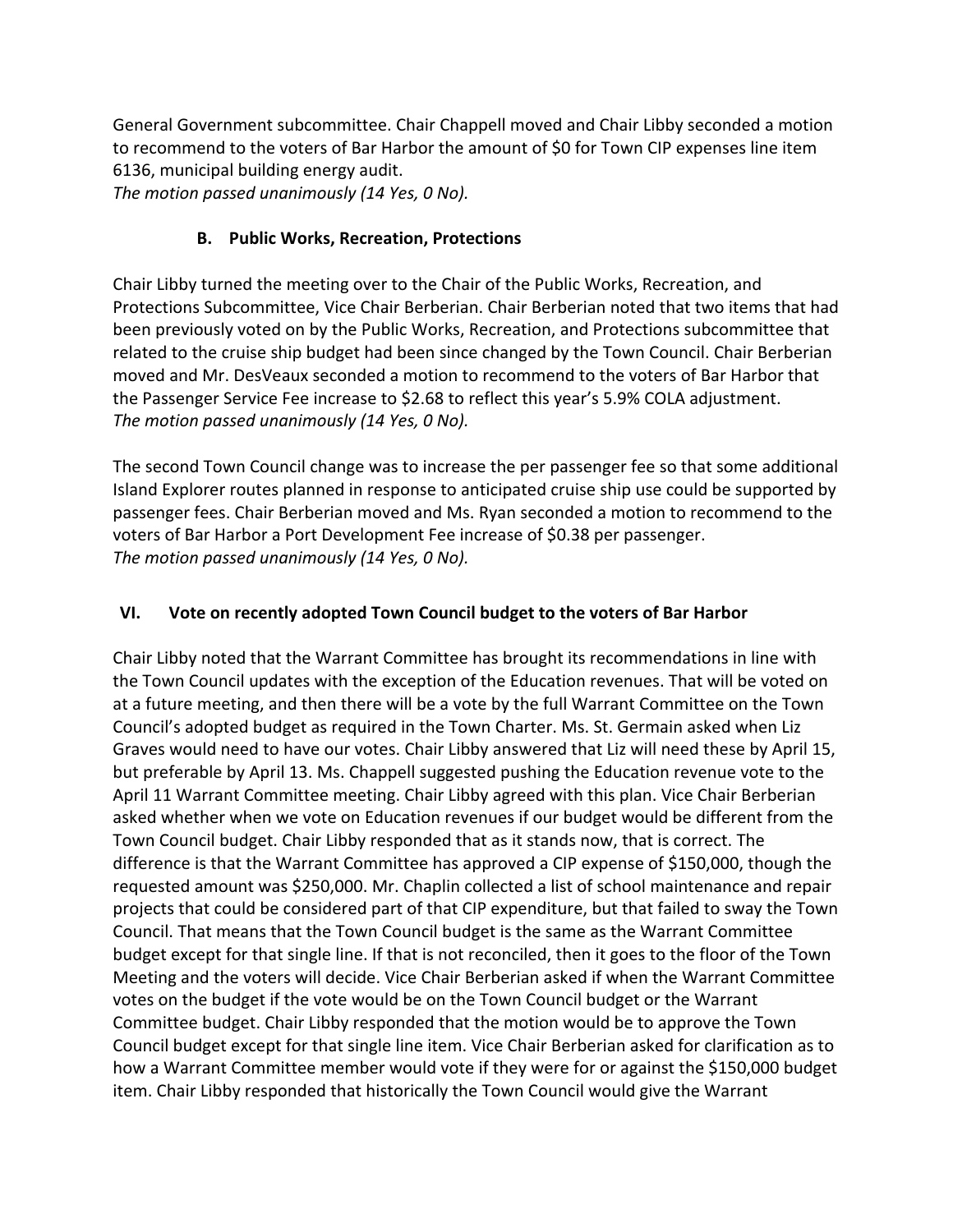Committee an approved budget to review. We do still need to vote on a Town Council approved budget despite the changes to the budget process. If in responding to the adopted Town Council budget there is a difference, then that difference should be reflected in the motion. Mr. DesVeaux asked if we could be bringing two budgets to the Town Meeting. Chair Libby replied that this was the case, but the difference relates to a single line item. Mr. Cough asked for confirmation that the issue is related to the appropriation of funds rather than the spending of funds. Chair Libby confirmed that this was the case.

## **VII. Outline of Next Warrant Committee Schedule**

Chair Libby discussed the upcoming Warrant Committee schedule and responsibilities. Other than finalizing the budget, there are Warrant Committee recommendations for items on the June ballot that will be first reviewed by the General Government subcommittee. He noted that this year's land use ordinance amendments have not been initiated by town officials but by private citizen initiatives, and as such will be the parties available during those presentations. At this time, Chair Libby turned the meeting over to Ms. Chappell, Chair of the General Government subcommittee. Chair Chappell briefly reviewed the non-budget amendments:

- A land use ordinance amendment to rezone the Oceanarium as a Marine Research District, to better align its zoning with intended use.
- A land use ordinance amendment to modify the zoning of some parcels owned by the Jackson Laboratory.
- A citizen's petition related to adult use marijuana retail licenses.
- A priority infrastructure improvement bond related to improvements needed for the town sewer system. This will be an approximately \$43 million dollar bond.
- An approximately \$4 million dollar proposal related to the engineering, design, and construction of the Higgins Pit solar array.

Chair Chappell stated that there would be a full Warrant Committee meeting for each item to be presented by the respective party. The presentations will each consist of a 6-minute presentation followed by 14 minutes for questions. She suggested that additional questions could be sent to her, and then the General Government subcommittee would collect answers and share those with the full Warrant Committee. The General Government subcommittee will convene and vote on their recommendations, and then there will be a full Warrant Committee meeting for the final recommendations. The estimated dates of these meetings are sometime from March 28 to 31 for the initial presentations and then April 11 for the full Warrant Committee meeting. Chair Chappell noted that the marijuana license item may need additional land use ordinance changes, and there are conflicting legal opinions on this matter. Chair Libby noted that having the presentations in advance should make the process easier than having information presented at the same meeting as the full Warrant Committee vote. Mr. Cough asked whether questions should be directed to Town Manager Sutherland, as was the case during the budget process. Chair Chappell responded that she thought finding the answers falls within the duties of the General Government subcommittee, along with making relevant